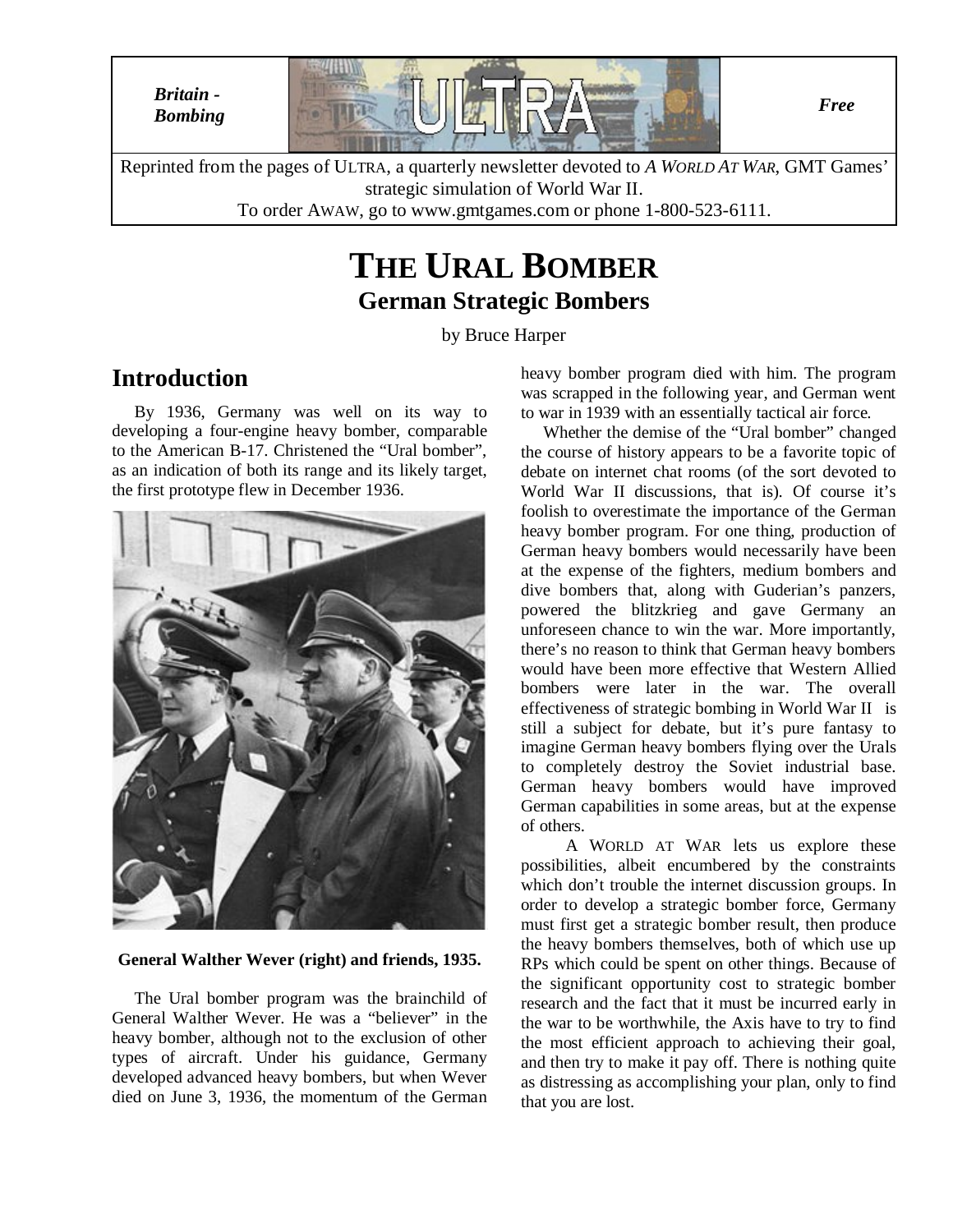## **2** *Britain - Bombing*



### **Researching Strategic Bombers**

Before Germany can begin producing strategic bombers, it must achieve a strategic bomber research result, which involves the investment of a significant number of RPs in strategic bomber research:

### **Strategic Bombers (European Axis, Western Allies, Russia, Japan)**

The Western Allies begin with a "9+" result. **Results:**

- 1-2 No effect.
- $3-4$  [+1]
- 5 [+2]
- 6 [+3]
- 7 [+4]
- 8 [+5]
- 9+ Strategic bombers may be constructed. For each subsequent "9+" result for strategic bombers, friendly bomber SW combat dice rolls receive a favorable +/-1 DRM.

The production of strategic bombers is governed by rules 42.22B:

#### **42.22 AIR:**

**...**

**B. STRATEGIC BOMBERS:** 2, 3, 4, 5… only after a "9+" research result for strategic bombers. Each result allows the alliance faction to add five BRPs of strategic bomber factors to the force pool of one or more eligible major powers in that alliance faction. Western Allied strategic bomber production in Europe is a separate production project from American strategic bomber production in the Pacific. Western Allied strategic bomber production for European use may begin in 1940; American strategic bomber production for Pacific use may begin in 1944. Italy, France and China may not produce strategic bombers. See 24.262 and 42.331B for restrictions. Remnants may be retained for future use (42.336).

As with all research projects, the first question is how many RPs are needed and, by implication, what has to be given up in exchange for achieving a result. The second question is whether the benefits justify the cost.



**Prototype Ju89 four-engine bomber.**

#### **1939**

In 1939 the Axis will have 10 RPs, as neither Germany nor Italy receives any RPs beyond its basic allotment. An Axis strategic bomber research plan requires the investment of half the Axis RPs in air research each year. There are then two basic choices for the Axis in 1939:

- o 3 RPs to air general research.
- o 2 RPs to strategic bomber research.
- or
- o 2 RPs to air general research.
- o 3 RPs to strategic bomber research.

Research rolls are made with three dice, taking the middle one as the result (41.75). This reduces, but does not eliminate, the chance of a very good or very bad result. In addition, unused RPs within a category, other than atomic, may be shifted to boost a "1" or "2" research roll, although shifting may not be used to increase a higher result (41.78).

#### **1939: air general 3; strategic bombers 2**

The Axis hope to achieve an air research breakthrough in 1939. If they allocate three RPs to air general research, they need to roll a "5" or a "6" for air general research to get the breakthrough. This is important not so much to get a research result for strategic bombers, as to reduce the cost of producing strategic bomber factors and to make other air projects easier.

With three RPs in air general and two RPs in strategic bomber research, the Axis have several options in 1939. They can roll for air general research in Fall 1939, then roll for strategic bombers in Winter 1939; they can roll for espionage in Fall 1939 and, if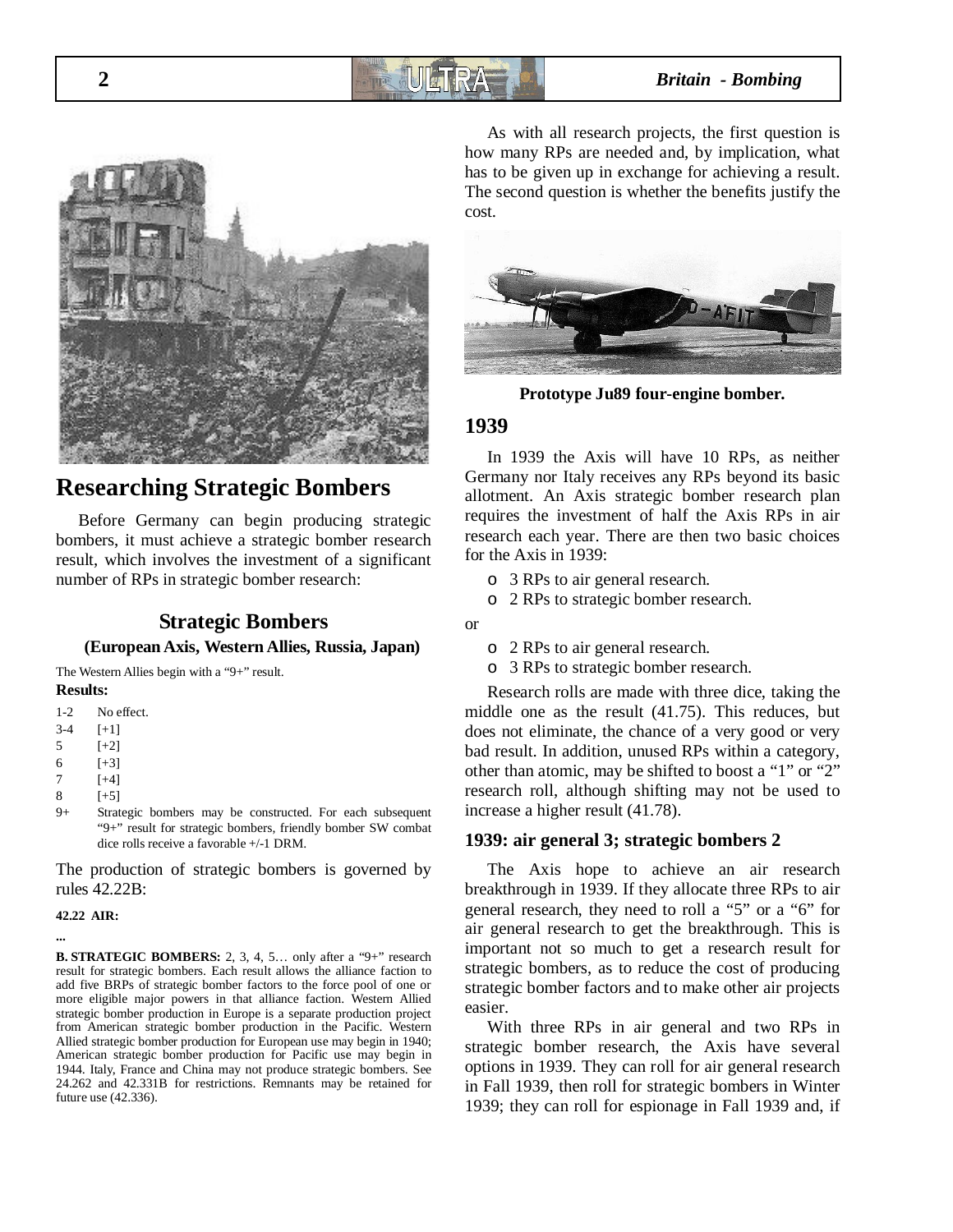successful, they can place a spy ring in Western Allied or Russian air research and defer their air general research roll until Winter 1939, in the hope of getting a +1 modifier; or they can roll for strategic bombers in Fall 1939, using RPs assigned to air general research to offset a poor strategic bomber research roll.

All things considered, I think it's probably better just to roll for air general research in Fall 1939. It prevents the Allies from using a spy ring to interfere with Axis air general research. And even if the Axis get a spy ring in Fall 1939, they may want to put it elsewhere, such as a minor country like Turkey or Spain, or in an Allied research category other than air, to confuse their opponents.

Deferring the Axis air general research roll until Winter 1939 in order to get the modifier for an Axis spy ring is a long shot, because this plan only succeeds if:

- the Axis get a spy ring in Fall 1939;
- neither the Western Allies nor Russia gets and uses a counter-intelligence result in Fall 1939 to eliminate the Axis spy ring (the Western Allies and Russia may use a counter-intelligence result to eliminate enemy spy rings in both themselves and their future ally's research programs  $-45.51$ A);
- neither the Western Allies nor Russia gets a spy ring in Fall 1939 and puts it in Axis air research, canceling the modifier;
- in Winter 1939 the Axis roll a "4" for air general research, which is about a 25% chance (on a "5" or "6" the modifier from the spy ring isn't necessary; on a "3" or less it doesn't yield a breakthrough, although does give a higher modifier for the 1940 research roll).

A third approach is to roll for strategic bombers in Fall 1939, using the RPs allocated to air general research as insurance against a research roll of "1" or "2" for strategic bombers. An assessment of this option requires a closer look at the strategic bomber research results.

With two RPs in strategic bombers, here are the results for an unmodified research roll:

" $1$ "  $\Rightarrow$  3 = [+1] (a net loss of -1). " $2$ "  $\Rightarrow$  4 = [+1] (a net loss of -1). " $3" \Rightarrow 5 = +2$ ] (break even). " $4$ "  $\Rightarrow$  6 = [+3] (a net gain of +1). "5"  $\Rightarrow$  7 = [+4] (a net gain of +2). "6"  $\Rightarrow$  8 = [+5] (a net gain of +3).

There is about a  $\frac{1}{4}$  chance of a slight setback; a  $\frac{1}{4}$ chance of breaking even; and a  $\frac{1}{2}$  chance of progress of varying degrees. The most likely results are a "3" (break even) and a "4" (a net gain of  $+1$ ).

Since a slight setback (two RPs being used to generate a [+1] result) isn't fatal, the Axis should roll for strategic bombers in 1939.

If the Axis achieve an air general breakthrough in Fall 1939, the strategic bomber results are all shifted up by one, and the odds of a favorable result are even greater. In fact, on a "6", Axis will be able to produce strategic bombers in 1940, with all that implies.

The break even roll for strategic bombers is a "3": one RP =  $4 = \{ +1 \}$ ; two RPs =  $5 = \{ +2 \}$ ; three RPs = 6  $=$  [+3]; etc. This means by rolling for strategic bombers in Fall 1939 and shifting RPs from air general research, the Axis can guarantee that they don't go backwards in strategic bombers, but at the cost of reducing their chances of a good air general result. This sort of decision can only be made in hindsight. If the Axis shift one RP from air general research to boost a "2" roll for strategic bombers to a "3", then roll a "6" for air general research, they will get a breakthrough in 1939 anyway. Of course, if the Axis know they will get a "6" for air general research, then they would roll for that first, to get  $a + 1$  modifier for their strategic bomber roll, and around and around it goes...

Since rolling for air general research in Fall 1939 gives a chance at getting a strategic bomber result in 1939 (a "5" or a "6" for air general achieves a breakthrough; then a "6" for strategic bombers achieves a strategic bomber result), that is probably the best strategy. In the broader scheme of things, the Axis are aiming to produce strategic bombers in 1941, so this dream result is hardly essential.

#### **1939: air general 2; strategic bombers 3**

This allocation is probably not as good for the Axis. An unmodified strategic bomber research roll of "1" could result in a 4 result, which is a  $[+1]$ , which means going backwards two steps. At the same time, the chances of an air general breakthrough are less, and the modifier for 1940 for air general research on other results will be less.

On the other hand, this allocation will pay off if the Axis roll a "6" for strategic bombers, or if they first roll a "6" for air general research, then roll a "5" or a "6" for strategic bombers. In either case, the Axis will be able to produce strategic bombers in 1940 without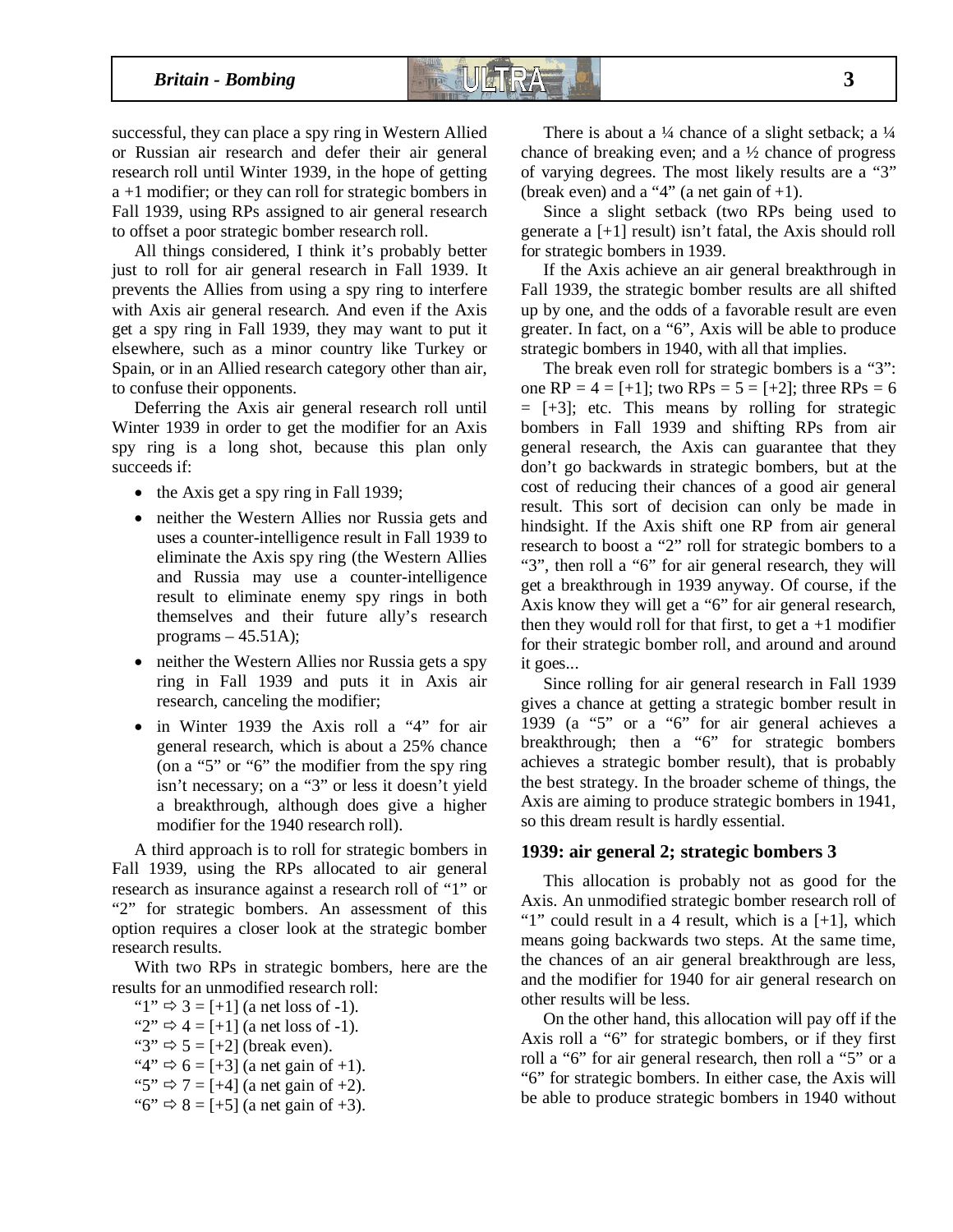any additional RP allocations to strategic bomber research, but the odds of achieving these results are similar to rolling a "5" or a "6" for air general research, then a "6" for strategic bombers. The difference is that by concentrating on strategic bomber research, the Axis will always have a chance of a 1939 research result for strategic bombers. But since the air breakthrough is probably at least as important as the strategic bomber research result, if not more so over the long haul, my vote would be to allocate three RPs to air general research and two RPs to strategic bomber research in 1939.



**Prototype Do19 four-engine bomber.**

#### **1940**

In 1940 the Axis will have either 14 or 15 RPs. If Germany doesn't attack the Low Countries in Winter 1939 and Italy stays neutral, Germany will get 8 RPs  $(Poland) + 10$   $(Russia) + 30$   $(Low$  Countries) = 210 BRPs, so the Axis as a whole will have 15 RPs. The difference may be significant, because this increases the maximum allowed for each research category from 7 RPs to 8 RPs.+ 3 RPs (180 BRPs), while Italy will get 2 RPs + 1 RP (73 BRPs) =  $8 + 3 + 2 + 1 = 14$  RPs. If Germany attacks the Low Countries, it will have 150 (base) +20

 Exactly how the Axis should allocate their 1940 RPs depends on their results in 1939, and so the best that can be done is to use approximations. For the purpose of analysis, I will assume that the Axis research rolls were "3" or "4", while at the same time looking at the possibilities of very good or very bad results.

If the Axis rolled at least "3" for both air general research and strategic bombers in 1939, they will have a [+5] and a [+2] result for air general research and strategic bombers, respectively. This means allocating one RP to air general research in 1940 will ensure a Spring 1940 breakthrough, because a research roll of "1" can be boosted to a "2" by switching one unused RP from another air project. Similarly, three RPs in strategic bombers will guarantee a strategic bomber result, because the Axis may guarantee a "3" strategic bomber research roll by switching one or two unused RPs from other air projects.

Therefore the recommended 1940 Axis RP allocation for air research is:

- o 1 RP to air general research.
- o 3 RPs to strategic bomber research.
- o 3 RPs to air/strategic bomber production.

There are many possible variations to this allocation. One is to allocate only one RP to strategic bomber production, and to allocate one of the two RPs released from strategic bomber production to air range and the other RP to air production. Another is to allocate three RPs to air production and one RP to strategic bomber production if the Axis research roll for strategic bombers in 1939 is "4" or more, as this will give the Axis added flexibility in 1940.

Regardless of where they allocate their remaining RPs, the Axis hope they roll well for air general research and strategic bomber research. Some players opposed the introduction of the rule which allowed unused RPs to be switched to cover poor rolls. But such switching comes at a significant cost, because other research or production projects suffer as a result.

The point sometimes missed is that the switched RPs are hardly "extra". If the Axis can achieve their first air research breakthrough and a strategic bomber research result in 1940 without using any of the RPs allocated to air and strategic bomber production, they will be able to produce an additional AAF or interceptor (both have their merits) and three strategic bomber factors, carrying over one BRP of strategic bomber production into 1941. Alternatively, the Axis will produce one strategic bomber factor, carrying over two BRPs of strategic bomber production into 1941 and be able to make an air range research roll.

Here the significance of the additional RP from a German Winter 1939 attack on the Low Countries becomes apparent. By increasing the number of RPs which can be assigned to air research from seven to eight, it not only provides the Axis with additional insurance, it allows a greater concentration on crucial

#### **The Bomber Advocate**

"...viewed in its true light, aerial warfare admits of no defense, only offense."

Giulio Douhet, *The Command of the Air*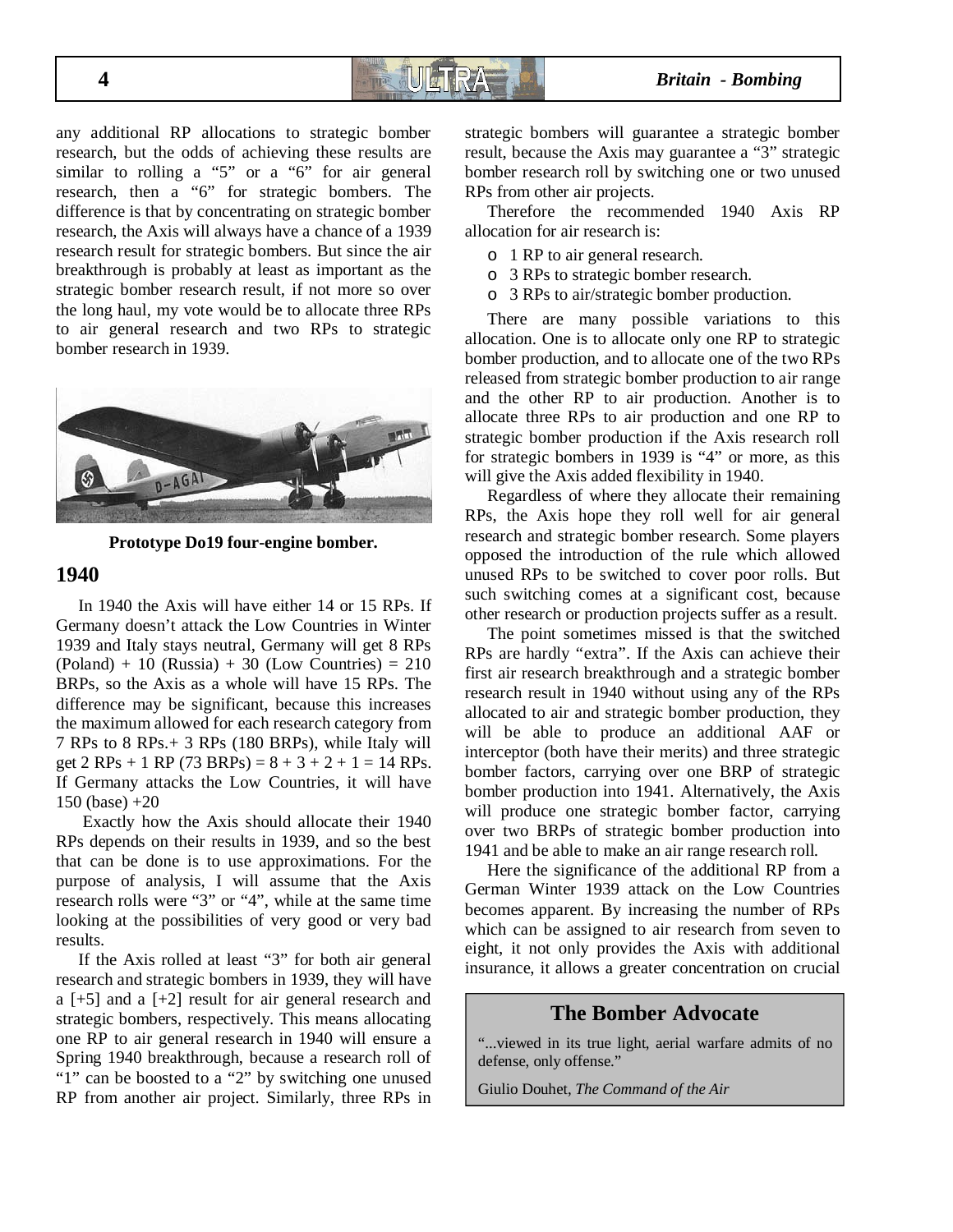

air research and production projects.

We will assume that production is not impeded by adverse research die rolls for air general and strategic bomber research (since the need to switch RPs to those projects may be reduced or eliminated by better research rolls in 1939). Germany will therefore end the year with one additional AAF or interceptor and three strategic bomber factors.



#### **1941**

In 1941 Germany will be have between 250-300 BRPs:  $150$  (base) + 20 (Poland) + 10 (Russia) + 30 (Low Countries) + 40 (France) = 250 BRPs. By a combination of some or all of conquering Denmark

and Norway, not setting up Vichy France, making diplomatic rolls for the Balkans and invading Yugoslavia and/or Spain in 1940, Germany can get to 300+ BRPs, but let's assume Germany plays more calmly. Germany will get  $8$  RPs  $+$  5 RPs (250 BRPs), while Italy will get 2 RPs + 1 RP (73 BRPs) =  $8 + 5 +$  $2 + 1 = 16$  RPs.

If the Axis continue to focus on air general research, the 1941 RP allocation is:

- o 3 RPs to air general research.
- o 1 RP to air range research.
- o 1 RP to air production.
- o 3 RPs to strategic bomber production.

Alternatively, the Axis can put only one RP in air general research and emphasize air production or branch out into jets.

At this point, the research die rolls aren't as important as in 1939 and 1940. The Axis hope to get a second air research breakthrough, as this will improve the Axis air range research result and allow them to produce three strategic bomber factors in 1941 for two RPs and save one RP for 1942 production. But until Germany has reached 400 BRPs or has three air research breakthroughs, it can only produce 10 BRPs of strategic bombers each year.

One way around this, incidentally, is to allocate an additional RP to strategic bomber production in an earlier year. Four RPs (the earlier RP plus three RPs in

|                          | <b>Axis RPs</b> | 10                                           | 14                                                     | 16                                                        |      |      |      |       |       |
|--------------------------|-----------------|----------------------------------------------|--------------------------------------------------------|-----------------------------------------------------------|------|------|------|-------|-------|
|                          | Code            | 1939                                         | 1940                                                   | 1941                                                      | 1942 | 1943 | 1945 | Min.  | Max.  |
| Air                      |                 | Fa<br>$\overline{\mathbf{3}}$<br>$\circledS$ | $+5$<br>$\frac{Sp}{O}$<br>$\mathbf{1}$                 | $\mathrm{Sp}$<br>$\overline{\mathbf{3}}$<br>$\circled{3}$ |      |      |      | $8+$  |       |
| Nationality DRM (A)      |                 | $-2$                                         |                                                        |                                                           |      |      |      | $10+$ |       |
| <i>Jets</i> $(G)$        |                 |                                              |                                                        |                                                           |      |      |      | 9     | $12+$ |
| Air Range (G)            |                 |                                              |                                                        | $+3$<br>Sp<br>1<br>$\circled{3}$                          |      |      |      | $10+$ |       |
| Strategic Bombers $(G)$  |                 | Wi<br>$\overline{2}$<br>$\overline{3}$       | $+2$<br>Su<br>$\overline{\mathbf{3}}$<br>$\circled{3}$ |                                                           |      |      |      | $9+$  |       |
| Air Defense $(A)$        |                 |                                              |                                                        |                                                           |      |      |      | $7+$  |       |
| Air Production (A)       | 2,3,4,5         |                                              | Su<br>$\mathbf{1}$                                     | Sp<br>$\mathbf{1}$                                        |      |      |      |       |       |
| Strategic Bombers $(G)$  | 2,3,4,5         |                                              | Su<br>$\overline{2}$                                   | $_{\mathrm{Sp}}$<br>$\overline{\mathbf{3}}$               |      |      |      |       |       |
| Air Transports $(G)$     | 3,4,5,6         |                                              |                                                        |                                                           |      |      |      |       |       |
| Jet $FP(G)$              | 4,5,6,7         |                                              |                                                        |                                                           |      |      |      |       |       |
| Naval Air Train. $(G,I)$ | 3,4,5,6         |                                              |                                                        |                                                           |      |      |      |       |       |
| Airbases $(G,I)$         | 1,1 (1/turn)    |                                              |                                                        |                                                           |      |      |      |       |       |